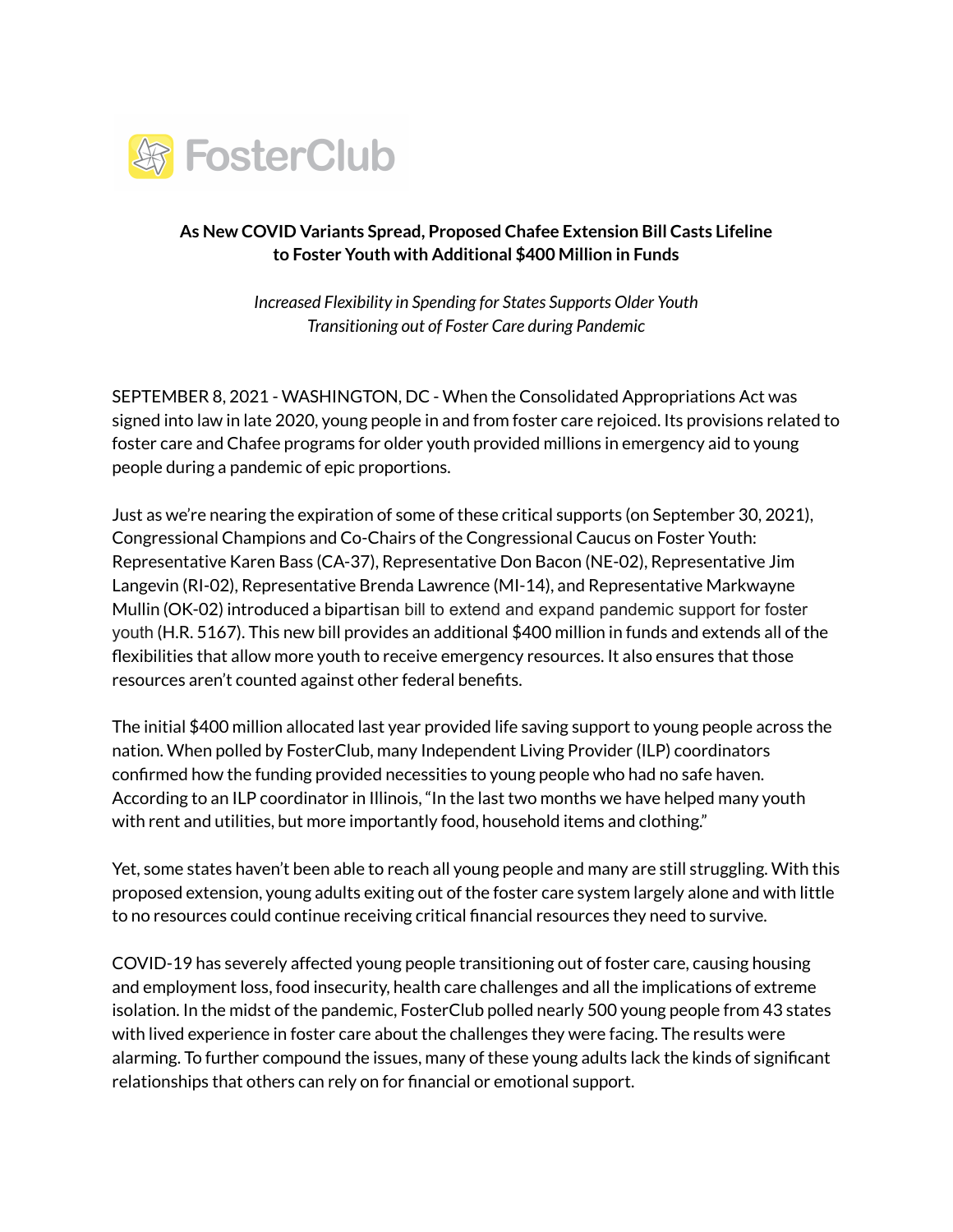"With unclear complications arising around the emergence of the Delta and other variants, young people coming out of foster care are still facing these same challenges today. Emergency funding provided by this proposed pandemic extension bill can literally mean the difference between life and death," said Celeste Bodner, Executive Director of FosterClub. "Our poll results revealed the critical need for federal and state assistance during this transitional period, especially during a global crisis such as COVID-19."

Helping to empower young people with lived experience in foster care is the core mission of FosterClub. These youth often become advocates for other young people going through the foster care system. Collectively, young people's voices led to the nationwide availability of relief through the Consolidated Appropriations Act. Their coordinated #UPChafee campaign featured the voices of current and former foster youth and raised awareness around the challenges the pandemic brought. In addition to virtual briefings before policymakers in Washington, DC, more than 3,000 dedicated young adults electrified social media and other online platforms with real-world stories about the hardships they faced. The #UPChafee campaign was also supported by more than 220 national, state and youth-led organizations. Today, young people's voices continue to be heard, as they ask Congress to #ReUpChafee.

"An unexpected yet welcome outcome of this pandemic has been the conversations around how child welfare systems can think differently and more effectively about serving older youth," added Bodner. "The proposed pandemic extended relief bill continues those efforts to build upon programs that have already done lots of good work for young people."

The original bill was designed to help young adults who have aged out of foster care without families, and provided funds for education, employment, housing and support. It also extended eligibility through age 26, waived education/work requirements, removed the 30% cap on room and board, increased ETV to \$12,000/year per individual, placed a moratorium on aging out and allowed \$4,000/year per individual to cover transportation and driving costs.

These kinds of services are essential for young people between the ages of 18 and 26 who, when polled, report significantly higher levels of unemployment, food and housing instability, lack of supportive care and higher education challenges. If this bill is passed, many types of services and financial support can continue to be provided at this crucial time, helping to enable our young people so they can thrive.

# # #

## **About FosterClub:**

FosterClub's mission is to lead the efforts of young people in and from foster care to become connected, educated, inspired and represented so they can realize their personal potential and contribute to a better life for their peers. More than 500 young leaders have been served by FosterClub, who helped raise \$1.2 million to support and develop youth in foster care. More than 3000 foster parents have been educated by